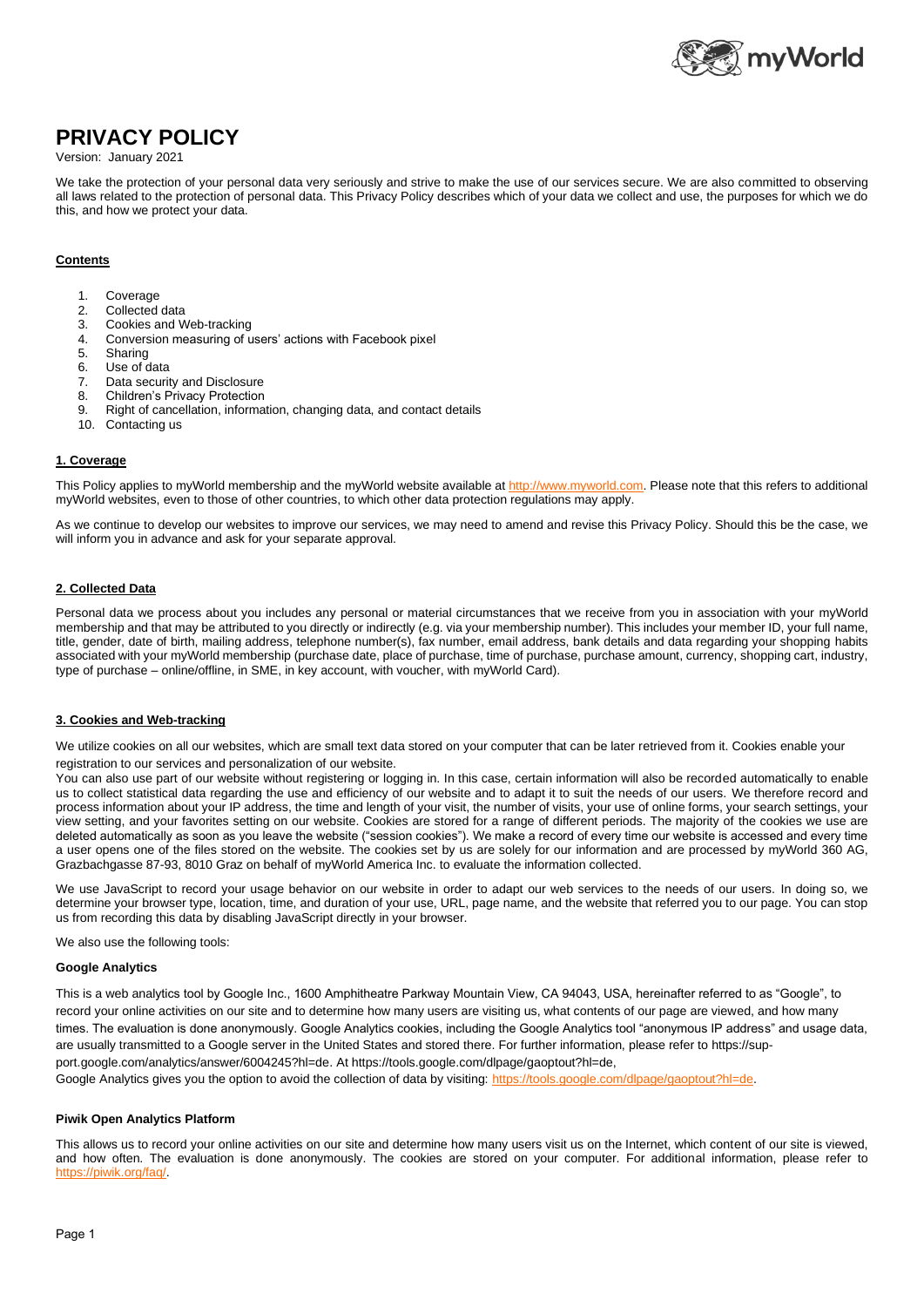

# **Google AdWords**

This is used to record website visits for advertising purposes (remarketing) in Google and in the Display Network. When you visit a website, your browser saves cookies that allow you to be recognized as a visitor when you visit websites that belong to Google's advertising network. On these pages, ads that relate to content that you previously viewed on other websites that use Google's remarketing function can be presented to you as a visitor. You can opt out of data collection by Google AdWords on the website http://www.google.com/settings/ads.

### **Conversion Tracking from Google AdWords**

By using Conversion Tracking from Google AdWords, we generate conversion statistics that measure the effectiveness of our online advertising campaigns. Cookies for conversion tracking occur when a user clicks on one of the ads placed by Google. According to the data protection regulations from Google no personal data would be processed. If you do not want to be tracked, you could disable this use by deactivating cookies of the Google Conversion Tracking through the settings of your browser.

#### **Salesforce Marketing Cloud**

By using Salesforce Marketing Cloud, we record your behavior on our website for the optimization of our offer. With this information, we determine how many users visit us on the internet and how often specific content is seen. This evaluation occurs anonymously, and it is automatically applied through predictive intelligence to the improved offer representation. With registered members, the users' related behaviors on the website are recorded for the improvement of the users' experience and are used for the display of relevant contents. Cookies of salesforce are usually transmitted and stored to a salesforce server in the United States.

#### **Microsoft Application Insights**

Application Insights is a service from Microsoft that enables us to monitor and improve the performance and usability of the Website. The service stores and analyses anonymised telemetry data (Number of pageviews, page load times, exceptions encountered and tracing of AJAX dependencies). The cookies (-ai\_user, ai\_session) are usually transmitted to a Microsoft server in the USA and stored there.

#### **Hotjar**

We collect non-personal information, including standard internet log information and details of your behavioural patterns when you visit our website. This is done to enable us to provide you with a better user experience, to identify preferences, to diagnose technical problems, to analyse trends and to improve our website.

The following information may be collected related to your device and browser: device's IP address (captured and stored in an anonymized form), device screen resolution, device type (unique device identifiers), operating system, and browser type, geographic location (country only), preferred language used to display our website. The following information is collected related to your user interaction: mouse events (movements, location and clicks), keypresses.

For a sampling of visitors, Hotjar also records information which is collected from our website: referring URL and domain, pages visited, geographic location (country only), preferred language used to display our website, date and time when the website pages were accessed.

You may opt-out from having Hotjar collect your information when visiting our website at any time by visiting the [Opt-out](https://www.hotjar.com/opt-out) page https://www.hotjar.com/opt-out and clicking 'Disable Hotjar'.

#### **Yandex Metrica**

This is a web analytics tool from YANDEX LLC, with a registered office located at 16 Lva Tolstogo St., Moscow 119021, Russia, and its affiliate, Yandex Oy, with a registered office at Moreenikatu 6, 04600 Mantsala, Finland. We use this tool to log your online activity on our website, to find out how many users visit us and to record the number of times they access each page. This process is anonymous. The cookies are stored on your computer. For more information, please visi[t https://yandex.com/legal/metrica\\_agreement/.](https://yandex.com/legal/metrica_agreement/)

#### **Functional Cookies**

Due to the dynamic structure of our website, additional cookies only for short-term use may be used, particularly for temporary promotions. These cookies are not personalised, but are exclusively functional in nature. To offer you full transparency, we use an external provider who regularly checks our websites and the respective active list can be pulled up [here.](https://l.mwscdn.io/large/download/public/agreements/linksprivacypolicy/privacy_policy_functional_cookies.pdf)

Please take into consideration that the standard internet browsers accept the use of cookies according to their settings standards. You could set your browser to decline the use of all or specific cookies or even to be asked to agree prior to the use of a new cookie. Most of browsers offer this option under the "Help" bar on your menu. There you may also learn how to delete all cookies that have been already recorded. Please be aware that there is a chance that you may not use all of our website functions if you don't accept the use of any cookies. By using our website, you agree to the use of the above-mentioned cookies.

## **4. Conversion Measuring of Users' Actions with Facebook Pixel**

With your consent, we use the "Facebook Pixel" by Facebook Inc., 1601 S. California Ave., Palo Alto, CA 94304, USA ("Facebook") on our website. This is a cookie, i.e. a small text file that is stored on your computer and can be accessed again later. With its help, actions of users can be tracked after they have seen or clicked on a Facebook ad. This allows us to track the effectiveness of Facebook ads for statistical and market research purposes. The data collected in this way is anonymous to us, in other words, it does not provide any information on the identity of the users. However, the data is stored and processed by Facebook, so that a connection to the respective user profile is possible and Facebook can use the data for its own advertising purposes, according to the Facebook Data Policy (https://www.facebook.com/about/privacy/). You can allow Facebook and its partners to display ads on and off Facebook. A cookie may also be stored on your computer for these purposes. By using the website, you agree to the use of the visitor action pixel.

**You may withdraw your consent to use the visitor action pixel at any time. If you wish to withdraw your consent, please send a written declaration (by letter or e-mail) to the following address:**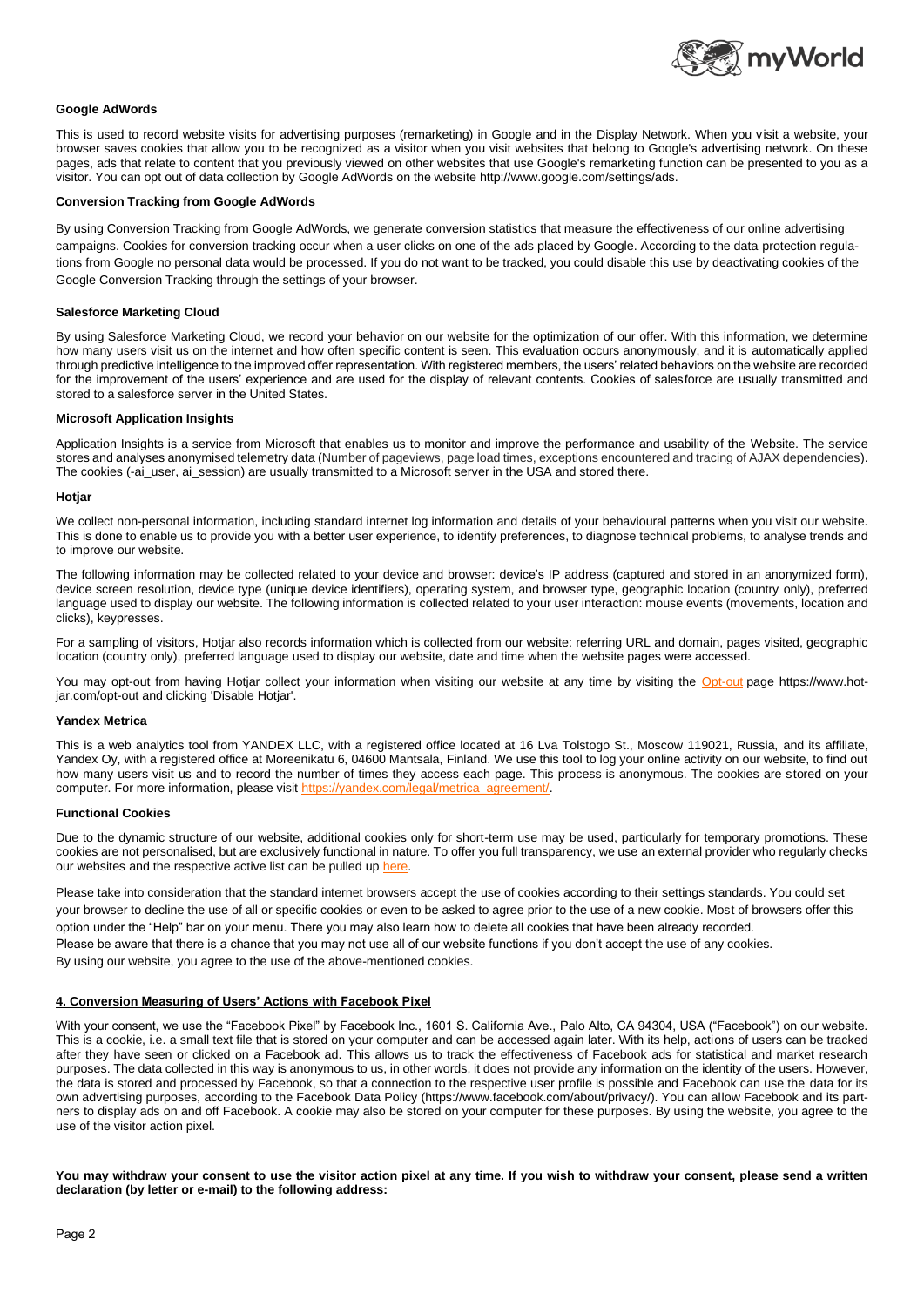

myWorld America Inc. 11110 W. Oakland Park Boulevard, Suite 275 Sunrise, FL 33351 Email[: service.us@myworld.com](mailto:service.us@myworld.com)

# **5. Sharing**

The website contains "Share" buttons for the social networks **Twitter Inc.**, 795 Folsom St., Suite 600, San Francisco, CA 94107, USA, **XING**, which is operated by XING AG, Dammtorstrasse 30, 20354 Hamburg, Germany, **LinkedIn** Corporation, 2029 Stierlin Court, Mountain View, CA 94043, USA, and **Facebook**, 1601 South California Avenue, Palo Alto, CA 94304, USA. In addition, there is also a "Share" button for e-mail. The "Share" buttons can be recognised by their respective logos.

All "Share" buttons are set up in compliance with data protection requirements. A direct connection between your browser and the server of the operator of the respective social network is established only when you click on the respective "Share" button on this website (and only then). According to the operators of the social networks mentioned, no personal data is collected by the social networks without a click on the respective "Share" button. Only data of logged-in members, including the IP address, is collected and processed. If you do not wish to associate your visit to our website with your user account of the respective social network, please log out of the user account of that social network.

Here we wish to point out that, as the provider of the website, we do not receive any information regarding the content of the data transmitted and its use by the social networks. For more information about the use of data by the social media networks, please refer to the privacy policies of the social networks mentioned.

## **6. Use of Data**

We use your personal data only in compliance with legal regulations. We collect and process the personal data that you provide to us when you register as a member of myWorld and in the course of your membership, solely as part of our fulfilment of our contractual obligations to you, and furthermore, only in cases where you expressly give us your consent.

For example, we use your data to communicate with you to verify your identity and provide you with your personal member area on the my World website, to process your enquiries and orders, and provide you with our services. In addition, we also use your data to determine and allocate to you the Benefits to which you are entitled from participating in the Benefit Program.

If you have also given us your separate consent to do so, we will also use your data to inform you of offers and promotions by our Loyalty Merchants, for example.

# **7. Data Security and Disclosure**

To protect your data, we use measures that include encryption for data transmission (SSL encryption), firewalls, hacker defence programs, and other state-of-the-art security measures. For e-mail communication, we can only guarantee the security of the data according to the current state of the art.

Your data is basically used by myWorld America Inc. as the contractual partner of the members that use myWorld 360 AG as their service provider. However, your personal data may be shared with / passed on to certain service providers listed below and within the myWorld Group, Lyoness Group and Lyconet Group.

We use certain service providers to handle our services, to communicate with members, and to manage our online presence. We certify that we have selected these service providers carefully to ensure that the data is processed lawfully and securely. In addition, we have also obligated the service providers to use your personal data only according to our instructions for specific purposes and in accordance with the U.S. data protection regulations. Any other use of the data by these service providers is excluded.

For purchases made on the website, the following data may be passed on to the payment service provider named in the respective payment process using the 3D Secure v2 process as part of fraud prevention when a selected payment method is processed by an external payment service provider: First name and last name, birthday, gender, last date on which changes were made to the member ID (limited to billing and delivery address changes), changes to account data or user data, registration date, whether a password for the member ID exists and when the password was last changed, data on purchasing activity on our website (number of payment attempts in the last 24 hours, number of payment attempts in the last year, number of purchases in the last 6 months), company data (company wording and tax identification number), contact data (email address, cell phone number, telephone number).

In addition, we will share your personal data while ensuring the required data security measures within the myWorld Group, provided that this is necessary for the purpose of electronic processing and management or for the provision of a specific service for you. The companies of the myWorld Group are also obligated to us to use your personal data only for the specific purpose in each case and according to the U.S. data protection regulations. In particular, the services concerned include contacting by electronic messages (e.g. e-mail, SMS, or push notification), by fax, by telephone, or by letter informing about products and promotions of the Loyalty Merchant, identifying offers that suit your interests, conducting satisfaction surveys, operating hotlines, and processing transactions. If and to the extent that this is necessary for the provision of a specific service for you, we will provide the Loyalty Merchant with the personal data required for this purpose. The Loyalty Merchants in turn are obligated to us to use your personal data only for the specific purpose in each case and according to the U.S. data protection regulations.

At the point of registration, by clicking on the submit button, you agree to the Terms of Use and this Privacy Policy and you authorize the myWorld Group to contact you at the telephone or mobile number that you entered regarding the Benefit Program using automated telephone technology, including auto-dialers, pre-recorded messages, and text messages, even if your telephone or mobile number is currently listed on any state, federal, or corporate "Do Not Call" list, and you are not required to give your consent as a condition of membership.